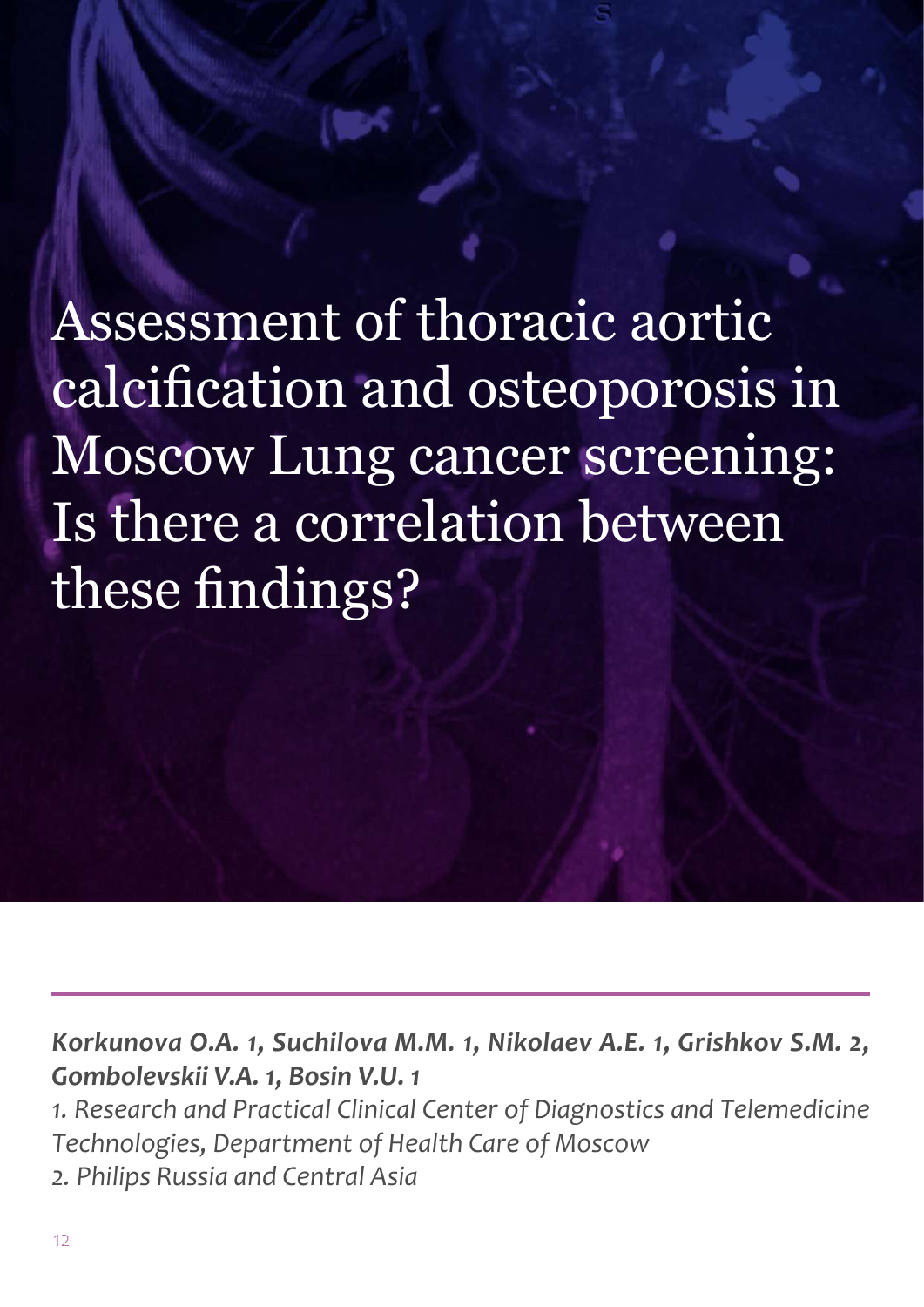

### **Aim**

To assess the correlation between thoracic aortic calcification and osteoporosis in Moscow Lung cancer screening participants.

### **Materials and methods**

A retrospective review included the results of 61 ultra-low-dose computed tomography (ultra-LDCT) performed in 57–87 year-old patients of whom 27 (44 %) were men and 34 (56 %) were women. The assessment of aortic calcification was performed only in this group. Agatston, Volume, and Mass indices for calcification of the ascending part, the arch, and the descending part of the thoracic aorta were quantitatively evaluated with semiautomatic method using OsiriX (picture 1). Quantitative evaluation of vertebral (Th 12, L1) bone mineral density (BMD) was performed with asynchronous QCT-densitometry.

### **Results**

Quantitative evaluation of the aortic calcification severity was made with Agatston, Volume and Mass indices, as well as qualitative and quantitative analysis of the incidence of aortic calcification and osteoporosis in

Lung cancer screening. The correlation between thoracic aortic calcification and BMD of vertebrae Th12-L1 was studied.

### **Conclusion**

It is important to pay attention on the presence of thoracic aortic calcification when performing ultra-LDCT in lung cancer screening due to this change is associated with increased cardiovascular disease risk which may lead to death of the patient. Attention also must be paid to osteoporosis because its main complication is low-energy fractures development. Despite of the fact that there were no correlation between thoracic aortic calcification and osteoporosis in the study, the search for the correlation should be continued by measuring vertebral BMD at the level of aortic calcification where quantitative evaluation was performed which is an interesting task for further research.

#### **Keywords:**

aortic calcification, osteoporosis, ultra-low dose computed tomography

*Korkunova Olga Andreevna E-mail: oa.korkunova@gmail.com*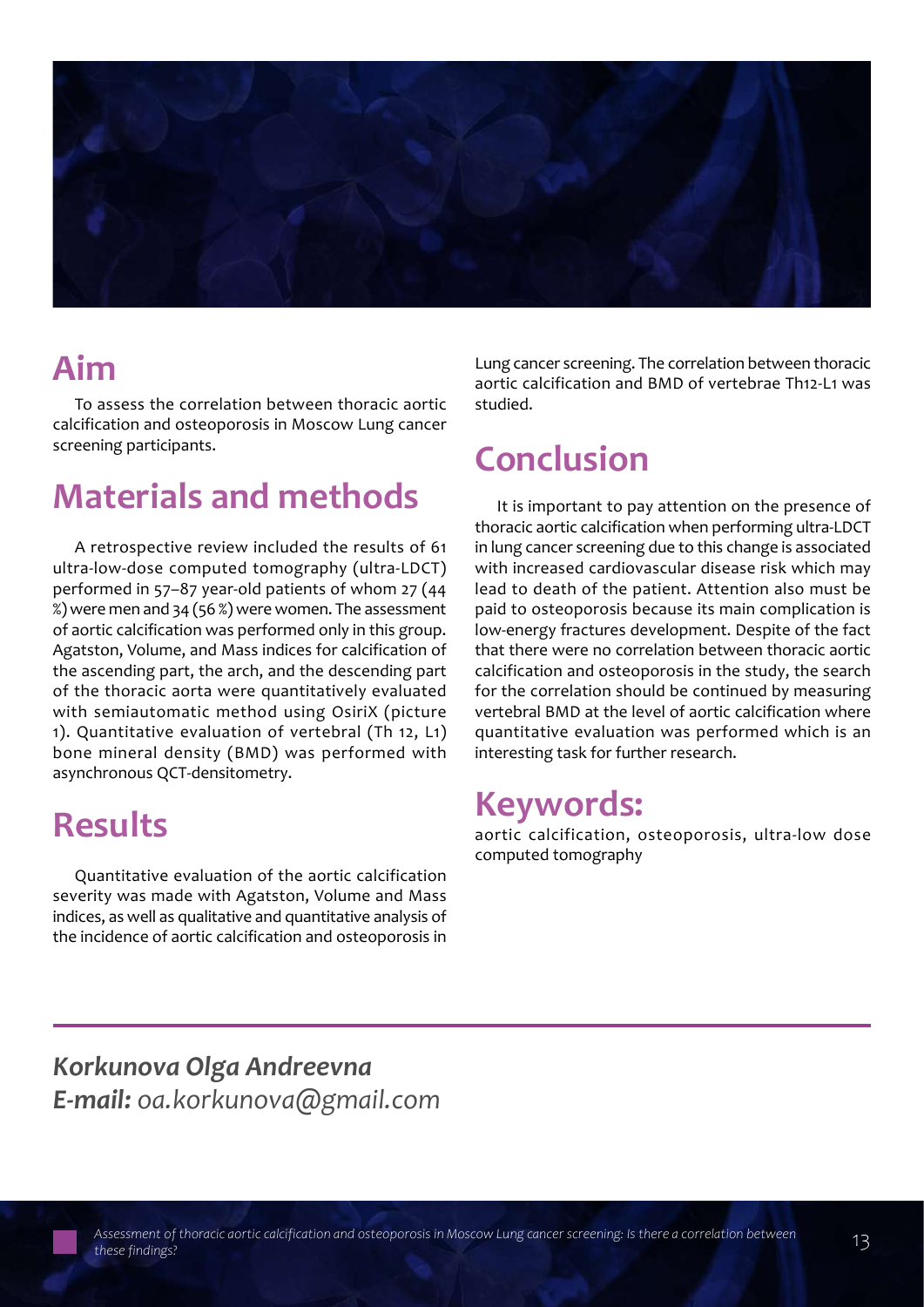### **Introduction**

Cardiovascular findings are often detected with a low-dose computed tomography (LDCT), which is used in lung cancer screening. For example, National Lung Cancer Screening Trial (NLST) reports that screening followed by treatment leads to 20 % reduction in lung cancer mortality and 6.7 % reduction in overall mortality [1]. Thus, LDCT was established as an informative technique for the examination of the chest organs, an important advantage of which is the use of low doses of irradiation compared with standard examination protocols. In 2017, "Moscow Lung cancer screening" project was launched in Moscow where LDCT was used for selective screening of lung malignancies in the outpatient care [2]. This project was powered by Research and Practical Clinical Center of Diagnostics and Telemedicine Technologies, Department of Health Care of Moscow.

Potentially dangerous conditions such as latent cardiovascular diseases in smokers are among the various types of pathology detected with ultra-LDCT screening [3]. In the NLST studies at least 50 % of deaths were associated with manifest or latent cardiovascular diseases as confirmed by observations in other cohorts, that necessitating the widespread use of screening methods [4]. One of the undoubted factors indicating the high risk of cardiovascular diseases is thoracic aortic calcification, which is associated with atherosclerosis, although the pathogenesis and clinical manifestations of this condition cause disputes among cardiologists at these time.

In 1994 the World Health Organization officially identified osteoporosis as an independent disease characterized by a decrease in the amount of bone mineral content that results in a partial loss of bone strength and increased risk of fractures. Osteoporosis is currently ranked fourth in the world after cardiovascular diseases, cancer, and sudden death according to the numerous multidisciplinary studies [5].

The main complications of osteoporosis are lowenergy fractures developing due to a decrease in bone mass and deterioration of bone microarchitecture [6]. Bone mineral density (BMD) is used for quantitative evaluation of osteoporosis. BMD primarily characterizes the mechanical strength of the bone associated with calcium hydroxyapatite.

Osteopenia is a precursor to osteoporosis. Osteopenia is a condition characterized with low bone mass and the value for BMD 1.0–2.5 SD which is lower compared with BMD in young healthy population, but not has reached the osteoporosis level yet (T-score ranging from -1.0 to -2.5) [7]. These two pathological conditions can be assessed during lung cancer screening with ultra-LDCT if the CT scanner is calibrated and if there are lumbar spine scans. BMD can be measured quantitatively with quantitative computed tomography (QCT) provided that the study met these two criteria. QCT allows to estimate amounts of calcium (weight in grams) in the vertebral body [8].

Population studies shows that one in three women and one in four men over 50 years of age suffer from osteoporosis, but osteopenia is found in more than 40 % of both sexes in Russian Federation [7]. Since inclusion criteria in lung cancer screening with ultra-LDCT are asymptomatic people over 55 years of age with a smoking history (30 pack-year index > 30), we consider it relevant to assess BMD.

*Table 1. Diagnosis of osteoporosis based on the decrease of BMD according to WHO criteria for postmenopausal women and men over 50 years of age; osteoporosis assessment based on BMD (WHO)*

| Classification | <b>BMD</b>                                                                  | <b>T-score</b> |
|----------------|-----------------------------------------------------------------------------|----------------|
| Normal rage    | Within 1 standard deviation (SD)   T-score $\ge$ -1.0                       |                |
|                | from the mean in the healthy                                                |                |
|                | young population                                                            |                |
| Osteopenia     | Ranging from 1.0 to 2.5 SD lower   T-score ranging                          |                |
|                | than the mean in the healthy from -1.0 to -2.5                              |                |
|                | young population                                                            |                |
|                |                                                                             |                |
| Osteoporosis   | Lower than $2.5$ SD or more T-score $\leq$ -2.5                             |                |
|                | compared to the mean in the                                                 |                |
|                | healthy young population                                                    |                |
|                |                                                                             |                |
|                | <b>Severe osteoporosis</b> Lower than 2.5 SD or more T-score $\leq$ -2.5 in |                |
|                | compared to the mean in the addition to 1 or                                |                |
|                | healthy young population                                                    | more fractures |

According to the literature, severe aortic calcification at the level of Th12 or abdominal region is the predictor of a decrease in bone mineral density as well as lowenergy fractures development [9, 10, 11]. Recent data of both epidemiological and clinical studies showed that patients with low BMD are at significantly high risk of cardiovascular diseases (CVD) as well as unexpected cardiovascular events, more severe coronary atherosclerosis, and vascular calcification development [12-17].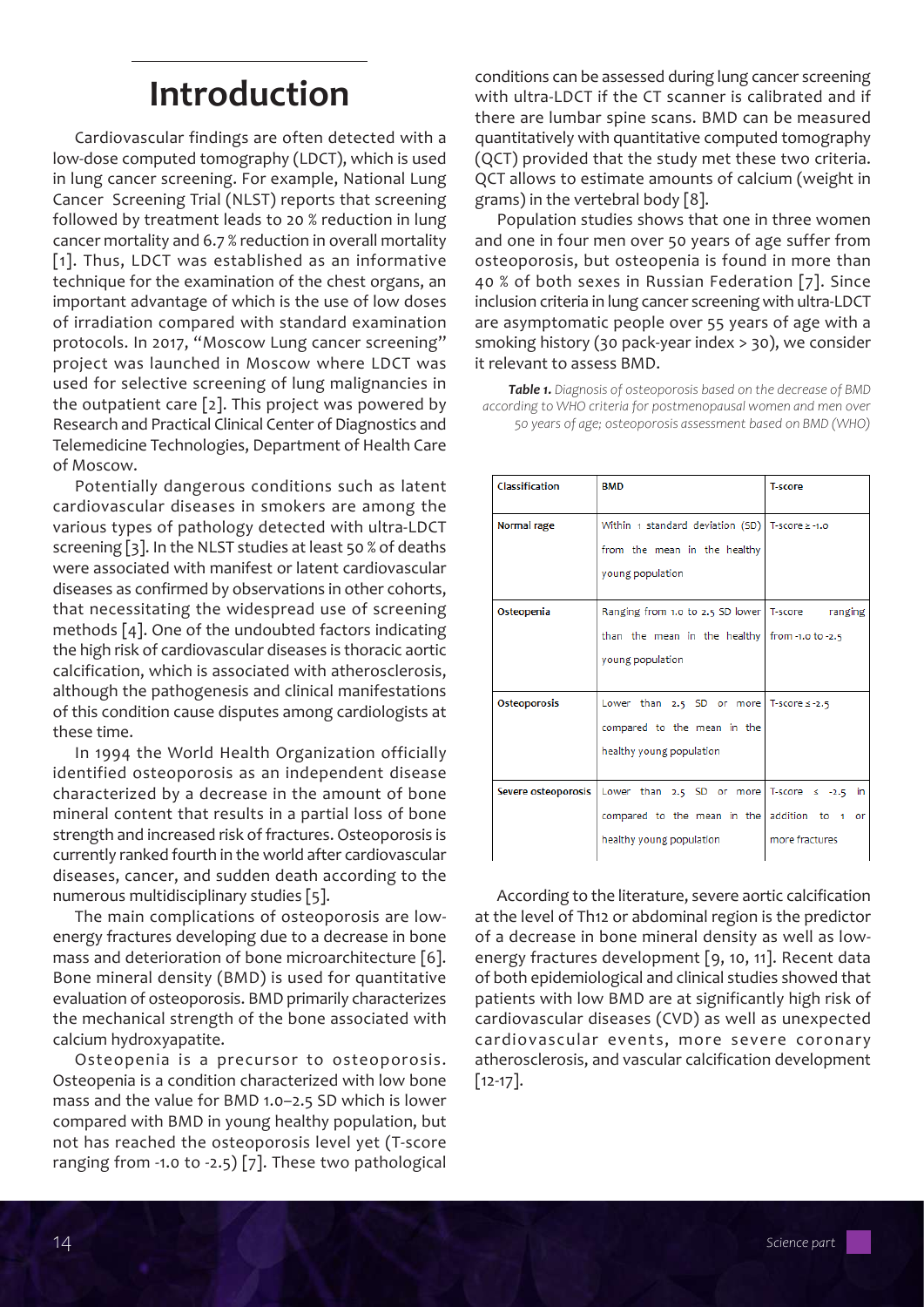# **Aim of the study**

The aim of the study was to assess the prevalence of thoracic aortic calcification and osteoporosis in patients undergone lung cancer screening and to investigate the correlation between them.

### **Materials and methods**

The retrospective study included ultra-LDCT scans, obtained from Toshiba Aquilion 64 (Canon Medical System, Japan) CT scanner, which was calibrated in order to perform quantitative evaluation of BMD based on QCT-densitometry data. All the examinations were performed according to ultra-LDCT protocols with tube voltage of 135 kV and different mAs depending on the patient's body weight (3 groups: < 69 kg, 70–89 kg, > 90 kg), tube rotation time around the table was 0.5 seconds and radiation load – 1 mSv, iterative reconstructions were not applied to achieve noise reduction.

The study included ultra-LDCT scans of the patients who met the following inclusion criteria for the lung cancer risk group: 55 years of age or older; patients with a smoking history with pack-years index > 30 and patients who gave up smoking less than 15 years ago; no history of lung, bronchus, and trachea cancer as well as no other cancer metastases in the lungs.

Agatston, Volume, and Mass indices for calcification of the ascending part, the arch, and the descending part of the thoracic aorta were quantitatively evaluated with semiautomatic method using OsiriX (picture 1). Quantitative evaluation of vertebral (Th 12, L1) bone mineral density (BMD) was performed with asynchronous QCT-densitometry.

Pearson and Spearman correlation coefficients were calculated in order to evaluate the correlation between thoracic aortic calcification and vertebral BMD at the level of Th12-L1 vertebrae.





*Picture 1. Semi-automatic segmentation of calcified thoracic aorta with OsiriX software*

### **Results**

The study included the results of 61 ultra-LDCT performed in 57–87 year-old patients of whom 27 (44 %) were men and 34 (56 %) were women. These data were used only for the evaluation of aortic calcification and BMD.

Quantitative evaluation of the thoracic aortic calcification was made with Agatston, Volume and Mass indices and indicated that there were no calcinates in 10 % of cases, calcium score was less than 5000 in 55 % of cases, calcium score ranged from 5000 to 10000 in 25 % of cases, and calcium score was more than 10000 in 10 % of cases. It was also noted that the Agatston calcium score was higher in men than in women when detected by ultra-LDCT.

Quantitative evaluation of vertebral bone mineral density at the level of Th12-L1 vertebrae with QCTdensitometry showed that osteoporosis and osteopenia were detected with the same frequency (44.3 % of cases).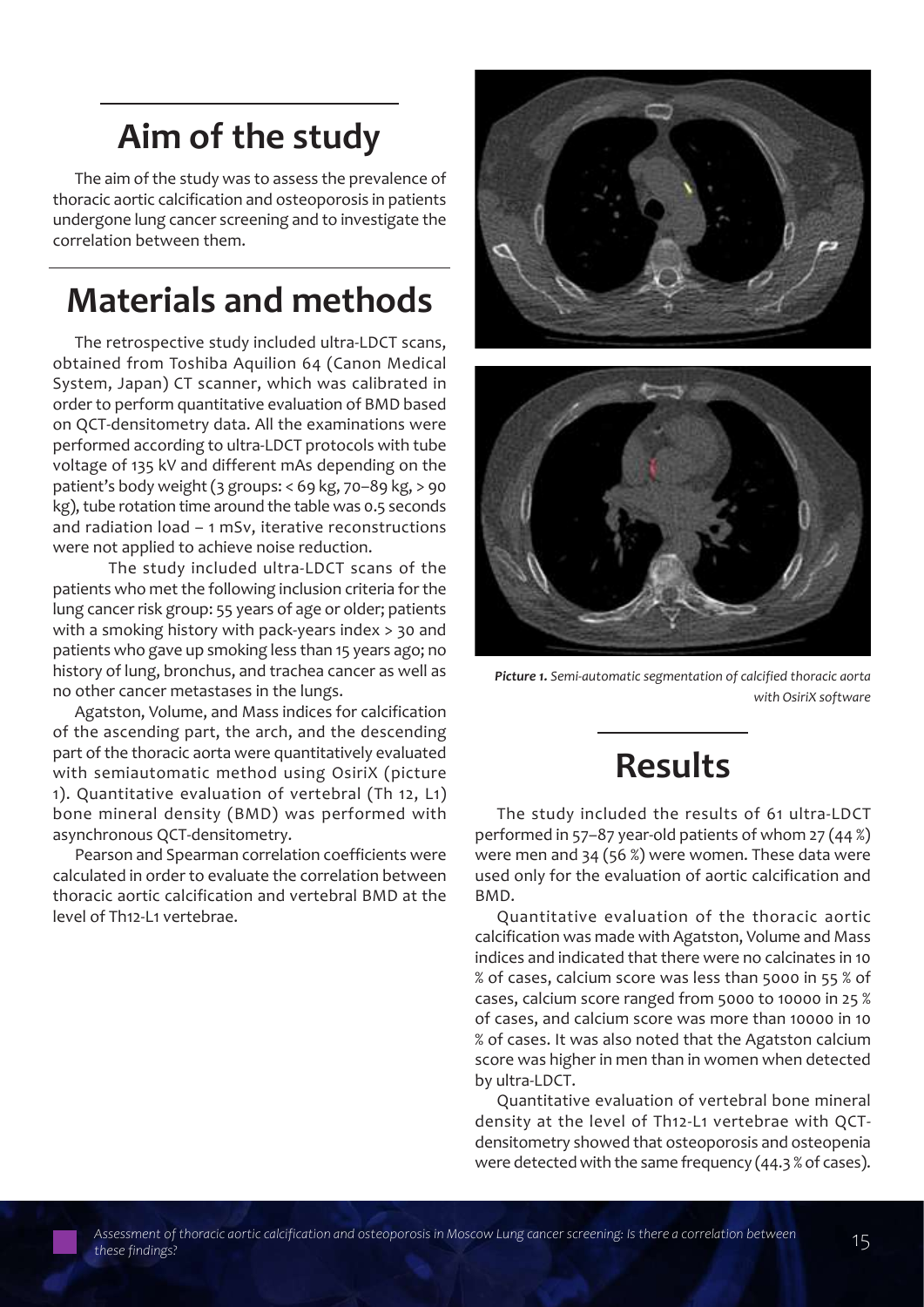

absence of any correlation.



*Figure 1. The incidence rates of osteopenia, osteoporosis and BMD within the normal range*

Pearson correlation coefficient was 0 when estimating the correlation between thoracic aortic calcification and vertebral BMD, which shows no correlation between these two variables. Spearman's rank correlation coefficient was 0.14 that also reflects

## **Conclusion**

Thoracic aortic calcification should be evaluated when performing lung cancer screening with ultra-LDCT as there changes are closely related to the high risk of cardiovascular diseases leading to death. It is also important to pay attention to osteoporosis because this condition is associated with low-dose fractures. Despite of the fact that this study did not reveal any correlation between two pathologies, the search should be continued by measuring vertebral BMD at the level of the part of aorta where the quantitative estimation was performed, which is an interesting task for further research.